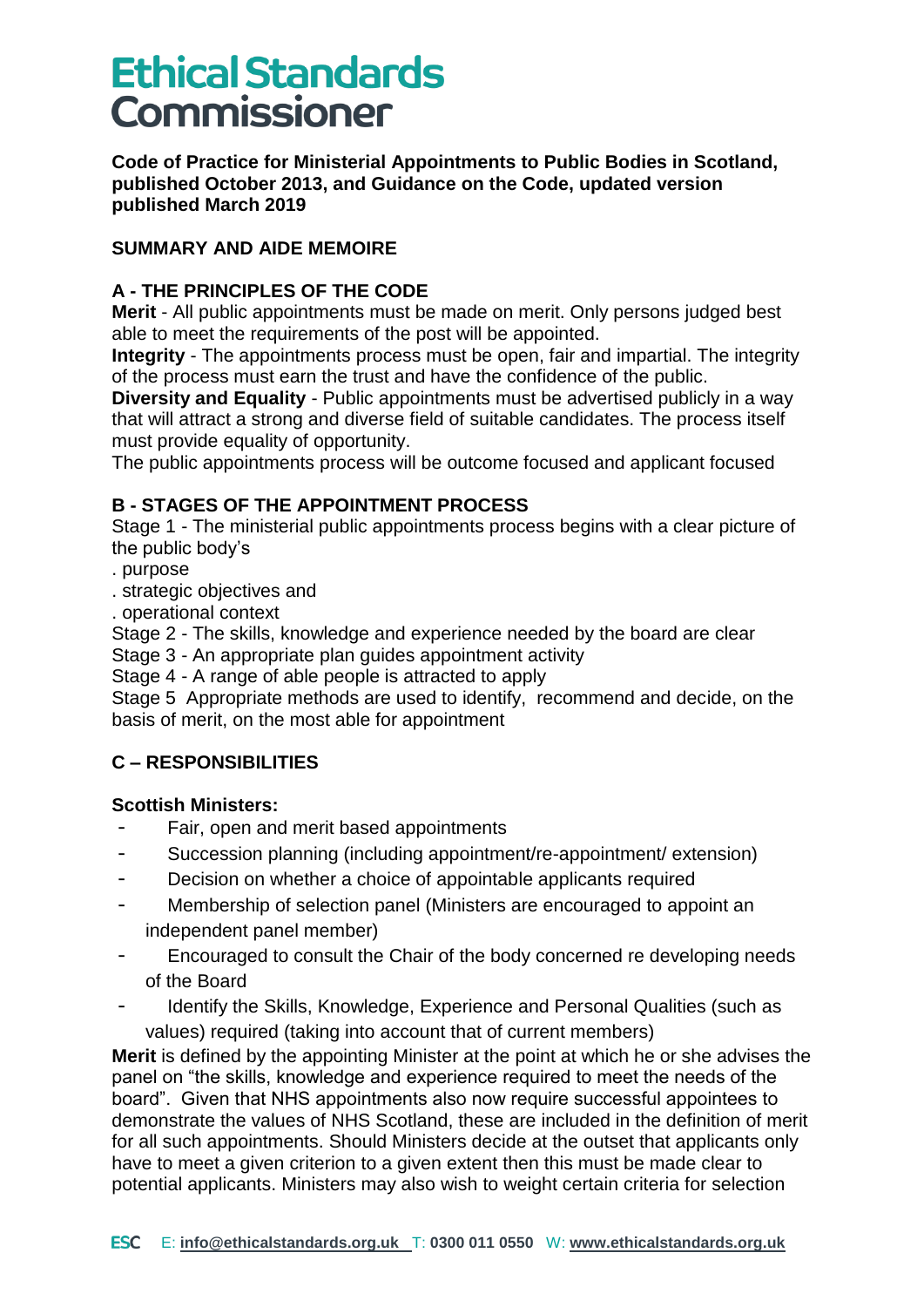over others. Ministers in this way can provide absolute clarity on the attributes of the people whom they wish to appoint.

#### **Selection Panel Chair**

- Implementation and outcome of appointment round
- Comply with requirements of Code

#### **Selection Panel Members**

- Identify and recommend to Scottish Ministers applicants who, on the basis of merit, best meet the requirements of the post in question
- Comply with requirements of the Code
- Guard against any impropriety or appearance of impropriety by declaring any conflicts of interest such as relationship (personal or business) with any applicant and knowledge of any applicants
- Alert the panel chair and their fellow panel members in cases in which their prior knowledge of an applicant may render that person unsuitable by reference to the fit and proper person test.
- Avoid using their prior knowledge of applicants' skills, knowledge or personal qualities during assessment such that they are advantaged or disadvantaged in comparison with applicants who are not know to the panel.
- Be competent to fill their role, ie: Knowledgeable about the public body and the appointment Understand the skills, knowledge and experience required Have demonstrated sound judgment and decision-making
- Membership of panel remains the same throughout unless exceptional circumstances apply

### **The Commissioner**

- Provide proportionate independent scrutiny
- Refer any complaints about the process to SG for resolution
- Investigate any complaints which complainants do not believe have been resolved within a reasonable time by SG
- Issue Guidance on the Code's requirements
- Appoint a Public Appointments Adviser to 'higher' and 'medium' level rounds, to rounds where SG has requested a PAA to act as panel member or adviser during planning only, or where he/she considers it to be appropriate
- Can consider requests to vary the provisions of the Code in any case in which those provisions aren't appropriate for a given situation.

### **D – THE APPOINTMENT PLAN:**

Selection Panel Members will use all available and relevant information (such as Management Information and examples of good practice) and will agree:

- A clear and accurate role description
- A clear and accurate description of the skills, knowledge, experience and any personal qualities required, ie the Person Specification. The Person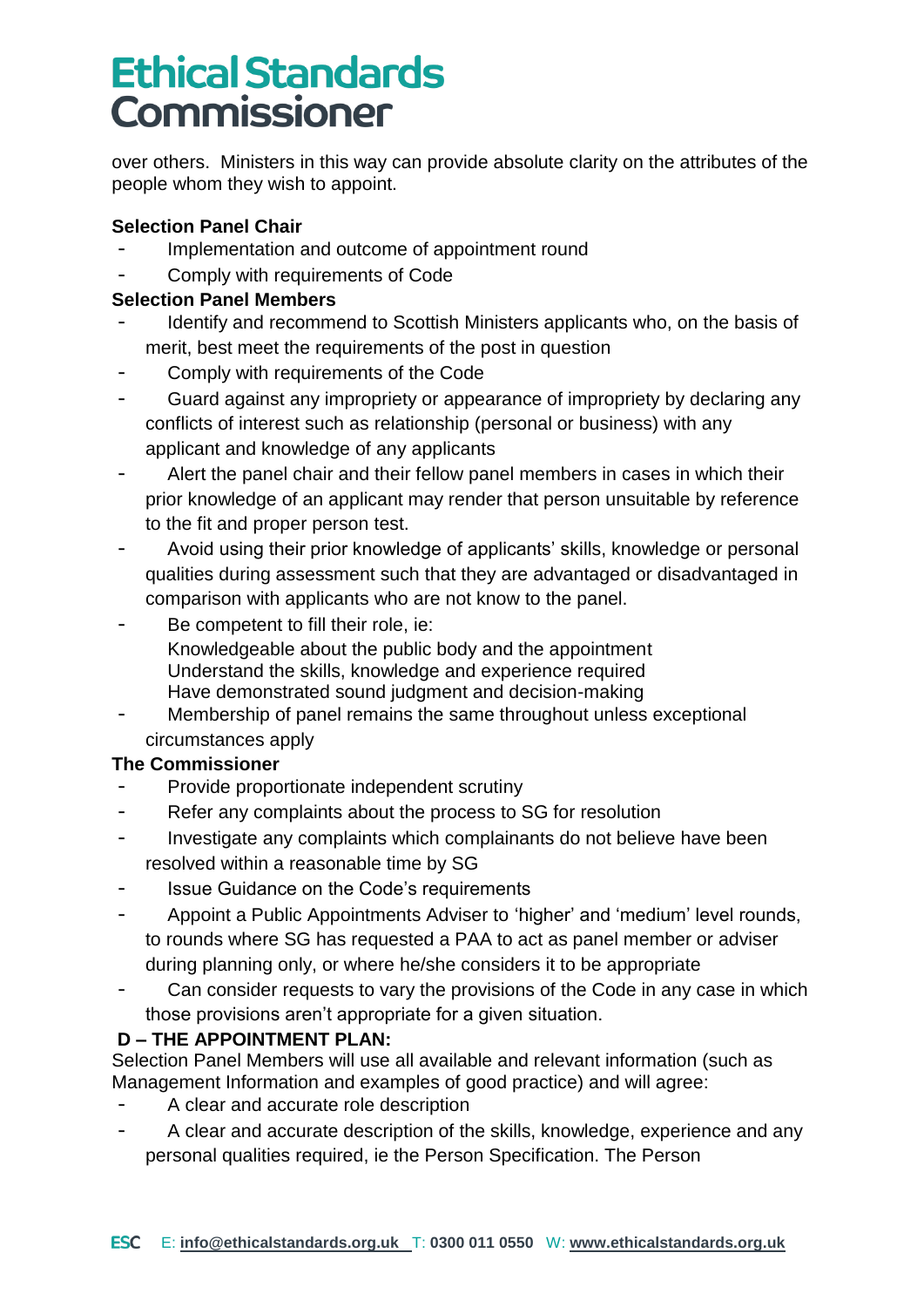Specification will be readily understandable, capable of assessment, and not be unnecessarily restrictive

- The publicity, application and assessment methods to be used, which the Panel considers will attract a diverse range of applicants
- A timetable specifying key dates

### **E – ATTRACTING A RANGE OF PEOPLE**

- The objective should be to encourage the optimum number of people to apply, and for people to find it comparatively easy to apply
- Publicity about the post(s), assessment criteria and application method(s) should therefore be clear, using easy to understand language
- Publicity methods should be resource-efficient
- Application methods should allow and encourage people to explain their skills, knowledge, experience and personal qualities by appropriate methods such as CV, covering letter or application form

#### **F - IDENTIFYING AND RECOMMENDING THE MOST ABLE PEOPLE ON MERIT** Assessment will be undertaken by individuals who are:

- Competent to assess, using the methods chosen
- Consistent in their assessment of applicants
- Knowledgeable about equality and diversity issues and the impact the chosen methods may have on different groups of applicants

Assessment methods will:

- Be capable of assessing whether candidates have the skills, knowledge and experience for the role
- Be open and transparent
- Accommodate the needs of different groups
- Provide applicants with fair and equal opportunities to demonstrate their merit
- Remove, as far as reasonably possible, the impact of personal bias on decisions

Enable panels to explore whether each applicant is a 'fit and proper person'

It is perfectly legitimate for the selection panel to delegate some of the assessment to appropriately qualified individuals. A panel might, for example, delegate a sift of applications (i.e. removing all applications which clearly do not meet the criteria for selection) or more specialist assessment such as psychometrics or role plays. It isn't, however, appropriate to delegate shortlisting or interviews as these are panel responsibilities. Selection Panel Members will assess the merits of applicants against the skills, knowledge and experience needed using the methods they have agreed. New requirements will not be introduced during the round. It should be noted that new requirements are not limited to an additional requirement, but can include a change to the level required for a skill, knowledge or experience.

Assessment activity will identify the 'most able' of the applicants who have demonstrated the skills, knowledge and experience required. If the fit and proper person test has been delegated to the panel by the minister, the panel must also assess whether applicants meet the test. A fit and proper person is an individual who is suitable for appointment because they meet the requirements of the role and